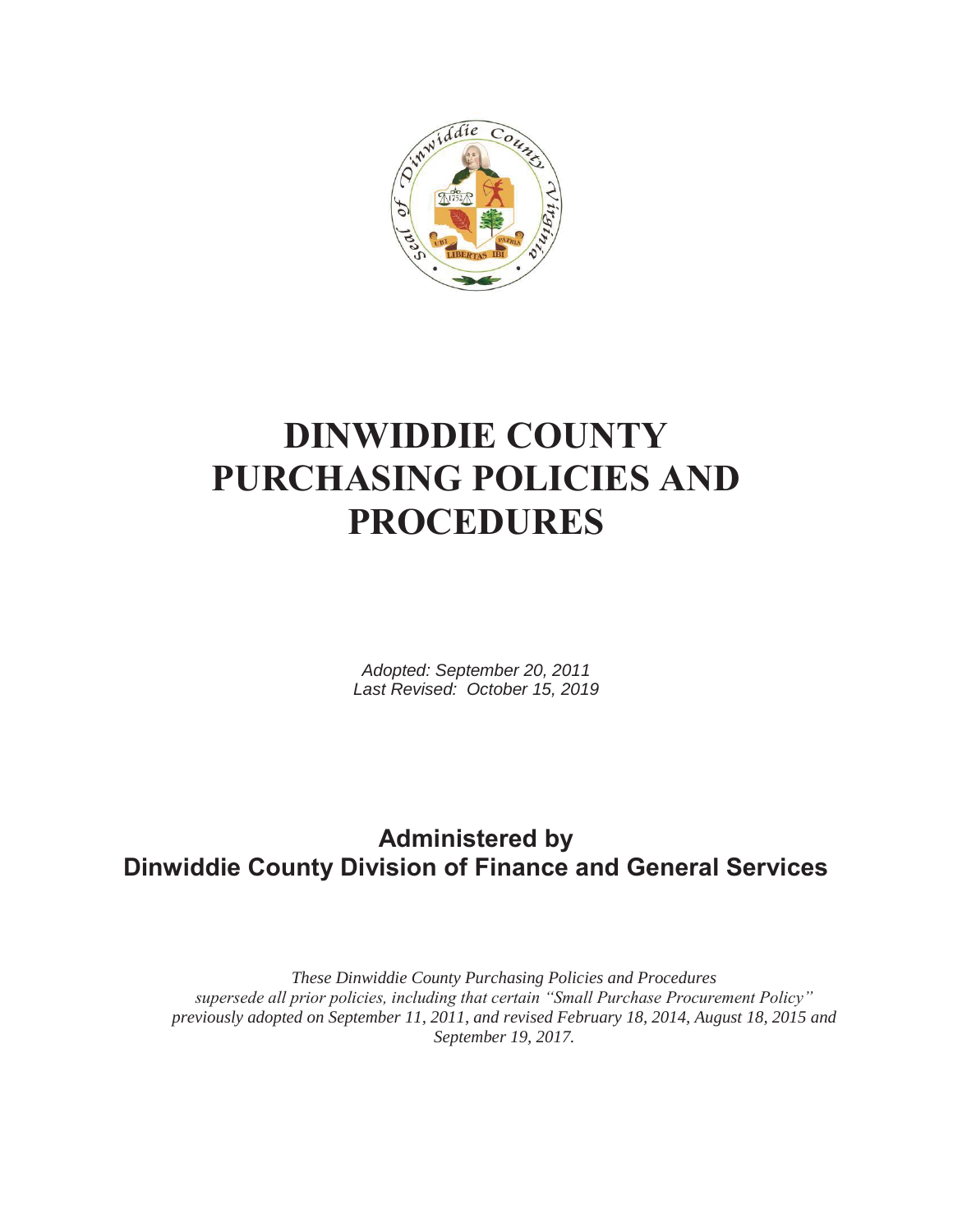#### **1. INTRODUCTION/AUTHORITY**

These Dinwiddie County Purchasing Policies and Procedures (the "Policies and Procedures") are adopted pursuant to Section 2.2-4302 of the Code of Virginia, 1950, as amended. These Policies and Procedures and the Virginia Public Procurement Act (the "VPPA", Sections 2.2- 4300 through -4383 of the Code of Virginia, 1950, as amended, and as it may be amended from time to time), govern all Dinwiddie County purchasing transactions. All section references in this document are to the Code of Virginia, 1950, as amended. In case of discrepancies between these Policies and Procedures and the VPPA, the VPPA requirements shall prevail.

The Procurement Office is authorized to develop and maintain forms to implement these Policies and Procedures that are consistent therewith.

#### **2. EFFECTIVE DATE**

These Policies and Procedures shall take effect immediately upon adoption.

#### **3. DEFINITIONS**

"*Procurement Office*" and/or "*Procurement Officer*", for the purposes of these Policies and Procedures, means the Deputy County Administrator of Finance and General Services or his/her designee.

*"Department Manager*" collectively refers to County Department Managers, Deputy County Administrators, Constitutional Officers, or other staff as authorized by the County Administrator.

*"Request for Quotations (RFQ)"* is the document used to solicit informal bids for small purchases where the winning bid is determined primarily by the lowest responsive and responsible bidder. Other determining factors may apply. Bids are unsealed.

*"Invitation for Bids (IFB)"* is the document used to solicit formal bids for large purchases where the award is determined by the lowest responsive and responsible bidder. Bids are sealed.

*"Request for Unsealed Proposals (URFP)"* is the document used to solicit informal proposals for small purchases where the award is based on factors other than price. Proposals are unsealed.

*"Request for Proposals (RFP)"* is the document used to solicit formal proposals for large purchases where the award is based on factors other than price, but where price is still a factor. Proposals are sealed.

*"Micro purchase"* is a purchase under \$5,000. Micro purchases shall not require competitive bidding or competitive negotiation, although competition is encouraged, wherever practicable.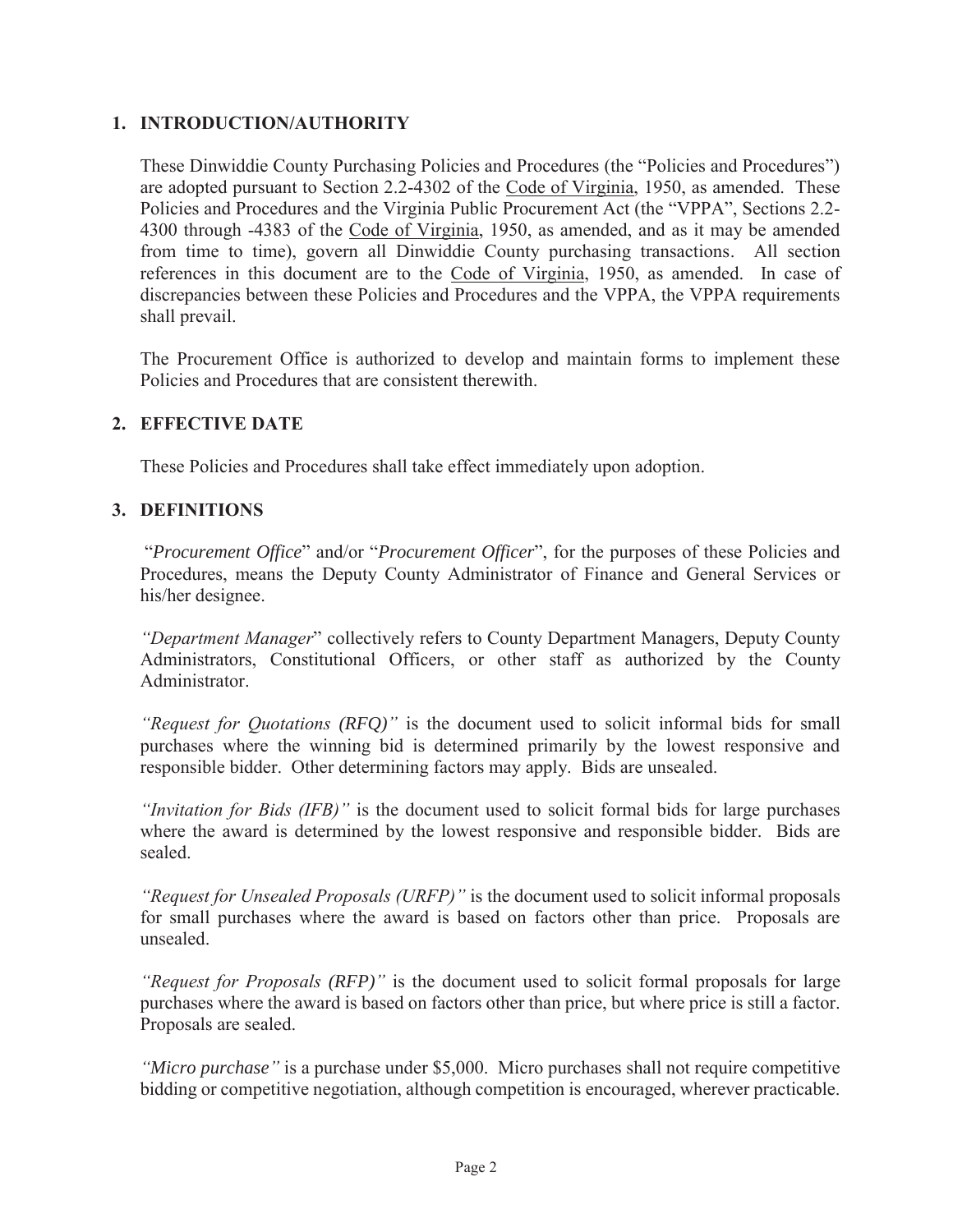*"Small Purchase"* is a purchase for goods and nonprofessional services in which the aggregate cost or the sum of all phases is not expected to exceed \$100,000 and for professional services in which the aggregate cost or the sum of all phases is not expected to exceed \$80,000.

*"Large Purchase"* is a purchase for goods and nonprofessional services in which the aggregate cost or the sum of all phases is \$100,000 or greater and for professional services in which the aggregate cost or the sum of all phases is \$80,000 or greater.

For purposes of these Policies and Procedures, the following words and phrases shall have the meanings ascribed to them by the VPPA, as it may be amended from time to time. The definitions as of July 1, 2019 are reprinted below; however, please consult the most recent version of the VPPA to ensure the definitions have not changed.

"*Best value*" as predetermined in the solicitation, means the overall combination of quality, price, and various elements of required services that, in total, are optimal relative to County needs.

*"Construction"* means building, altering, repairing, improving, or demolishing any structure, building or highway, and any draining, dredging, excavation, grading or similar work upon real property.

*"Goods"* means all material, equipment, supplies, printing, and automated data processing hardware and software.

"*Nonprofessional services*" means any services not specifically identified as professional services in the definition of professional services.

"*Professional services*" means work performed by an independent contractor within the scope of the practice of accounting, actuarial services, architecture, land surveying, landscape architecture, law, dentistry, medicine, optometry, pharmacy or professional engineering.

"*Responsible bidder*" or "*offeror*" means a person who has the capability, in all respects, to perform fully the contract requirements and the moral and business integrity and reliability that will assure good faith performance, and who has been prequalified, if required.

"*Responsive bidder*" means a person who has submitted a bid that conforms in all material respects to the Invitation to Bid.

*"Reverse auctioning"* means a procurement method wherein bidders are invited to bid on specified goods or non-professional services through real-time electronic bidding, with the award being made to the lowest responsive and responsible bidder. During the bidding process, bidders' prices are revealed and bidders shall have the opportunity to modify their bid prices for the duration of the time period established for bid opening.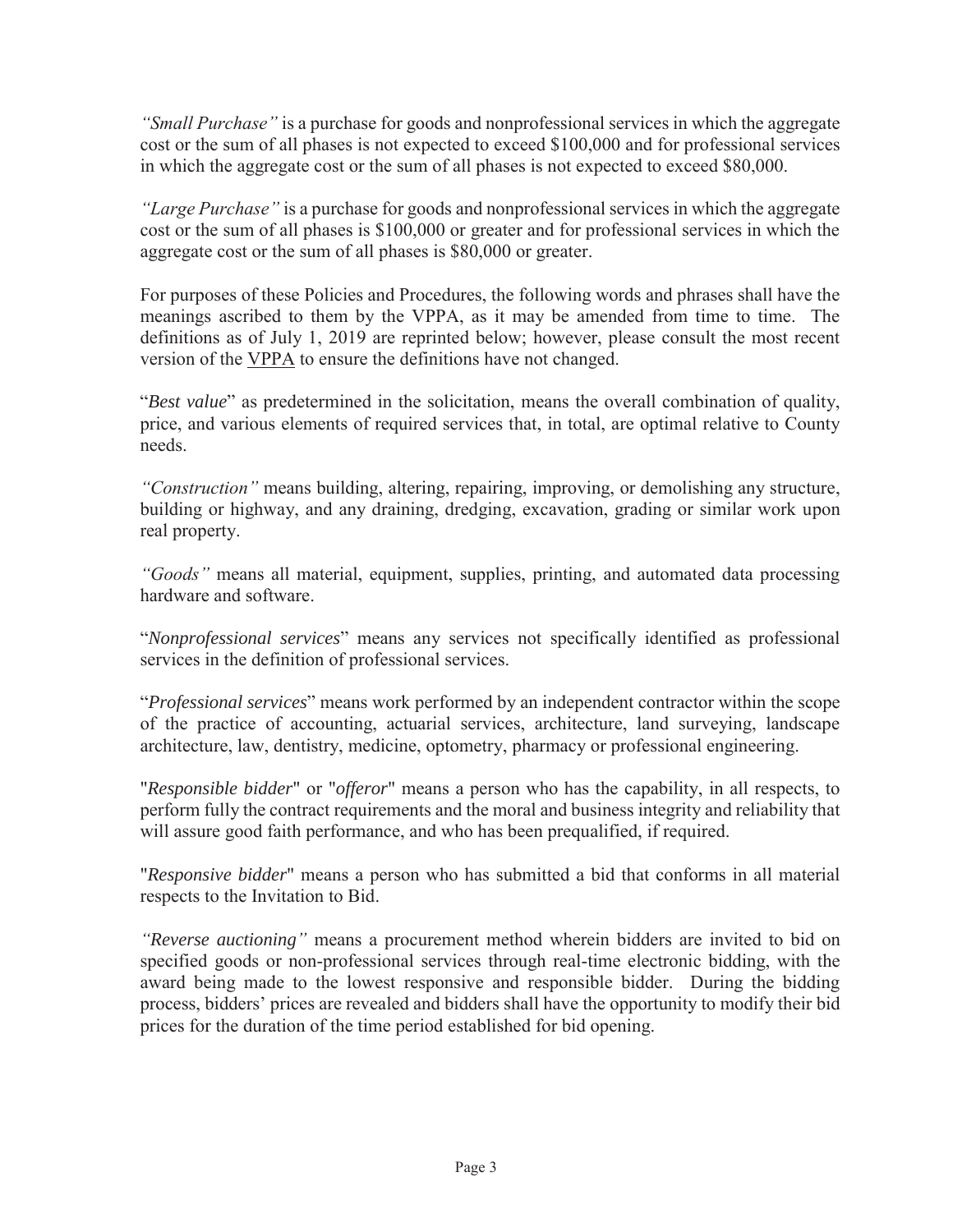*"Services"* means any work performed by an independent contractor wherein the service rendered does not consist primarily of acquisition of equipment or materials, or the rental of equipment, materials and supplies.

#### **4. DELEGATED AUTHORITY**

Department Managers, or their designees, have the delegated authority to make micro purchases of less than \$5,000 without prior approval from the Procurement Office. For all purchases \$5,000 and over, a completed Purchase Requisition Form shall be sent to the Procurement Office for procuring goods and services. Purchase Requisitions shall be submitted at least 45 days prior to need-by date for purchases under \$50,000 and at least 90 days prior to need-by date for purchases \$50,000 and over. In the event that a Purchase Requisition is received outside of these parameters, the Procurement Office, at its sole discretion, may waive the deadline.

#### **5. GENERAL PROCUREMENT GUIDELINES**

- A. Tax Exempt Dinwiddie County is exempt from sales tax for goods/services purchased in or delivered to Virginia; however, retail sales of prepared meals, charges for lodging and purchases of goods in other states are subject to sales tax. All staff making purchases on behalf of Dinwiddie County, no matter the dollar amount, are responsible for ensuring that no taxes are added to tax exempt purchases. If taxes are added to an exempt purchase, the employee who made the purchase is responsible for seeing that taxes are removed or credit received. Failure to remove taxes could result in the employee personally paying for taxes on that purchase. Tax exempt forms are available from the Procurement Office or on the County website.
- B. Any authorized online purchases shall be made from an account that is set up with tax exempt status. The Procurement Office is the only department allowed to setup online accounts on behalf of the County. An employee's email address may not be used to setup an online account, unless prior authorization is provided. See the Purchasing Charge Card Program Policy for details regarding purchases using the County's PCards.
- C. Proposed purchases must be included in the County's budget. If a proposed purchase is not included in the budget, approval must be received from the Deputy County Administrator of Finance and General Services prior to beginning the procurement process.
- D. The use of eVA's Quick Quote and Virginia Business Opportunity (VBO) is recommended, especially when there are few local vendors from whom to purchase a particular good or service. Solicitations may be posted on the County website and be sent to local vendors that provide the good/service.
- E. A current IRS Form W-9 must be obtained from each vendor with which the County does business. All corporations must have an active registration with the State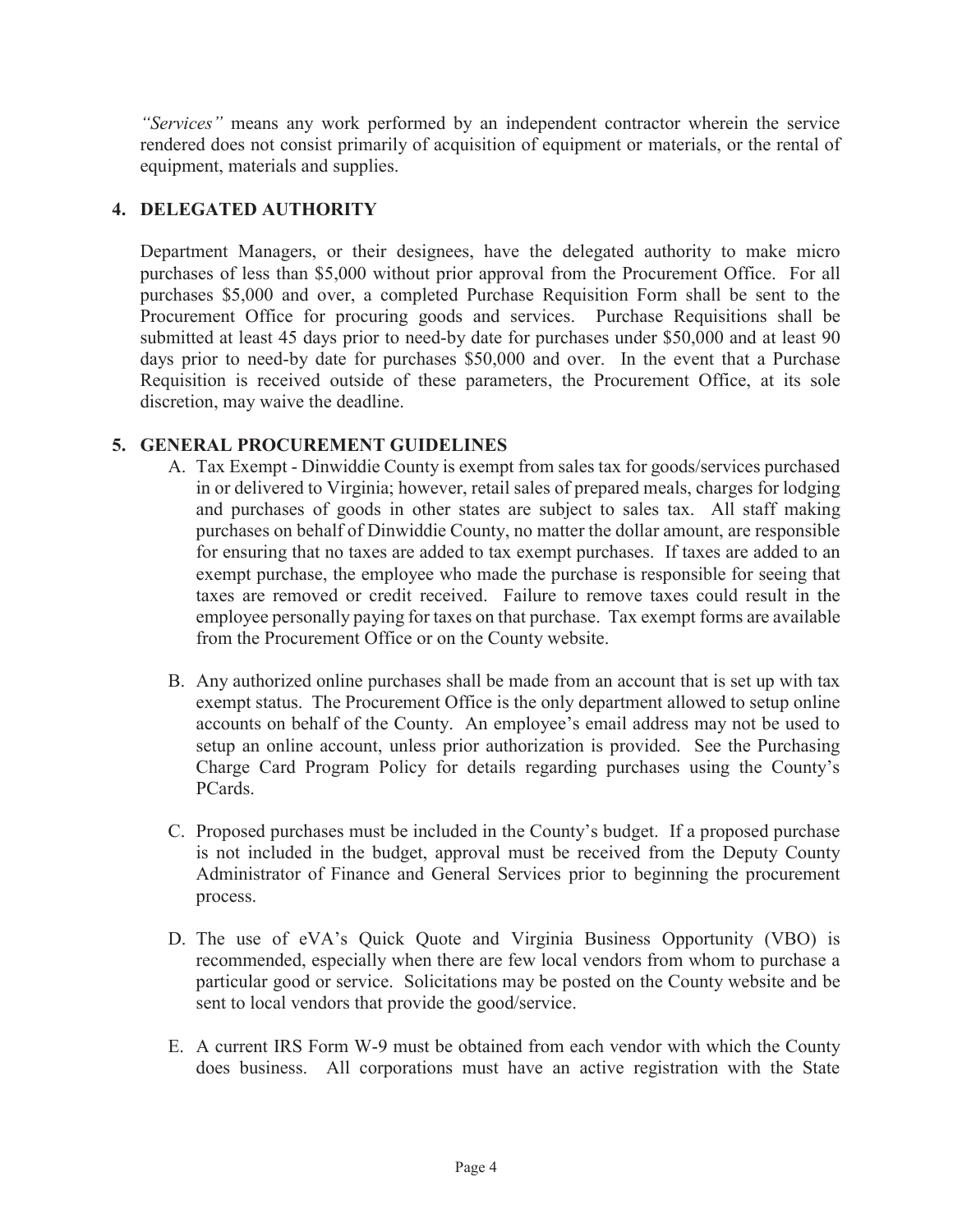Corporation Commission, if required. All vendors providing a service must have a current business license and certificate of insurance.

- F. Split purchases are strictly prohibited. A split purchase is one in which the original purchase requirement for the same or similar goods or services is broken into multiple smaller purchases in order to avoid going through the formal procurement process. If the Procurement Office deems a department to be conducting split purchasing, the Procurement Office may require such department to go through the Procurement Office to procure all expenditures, regardless of amount.
- G. Any contract awarded that will be paid for using federal funds shall comply with all applicable federal procurement standards 2 C.F.R §§200.317-200.326. Dinwiddie County's Terms and Conditions for Federally Funded Projects shall be included with each contract or purchase order. Credit card payments for federal or state funded projects, must be made using a non-rebate credit card. Department PCards may not be used for this purpose. Departments should see the Procurement Office for the proper credit card.

#### **6. SMALL PURCHASE PROCUREMENT**

Pursuant to Section 2.2-4303(G), the following guidelines shall apply to single or term contracts (i) for goods and nonprofessional services in which the aggregate cost or the sum of all phases is not expected to exceed \$100,000.00 and (ii) for professional services in which the aggregate cost or the sum of all phases is not expected to exceed \$80,000.00. A summary chart of these small purchase guidelines is attached as **EXHIBIT A**.

The sum of a purchase equals the total cost for all phases or terms. Example: If a contract is for 3 years, the sum of the purchase  $=$  [cost per year] x 3. This total shall be used when determining how to procure a product/service.

#### A. **GOODS AND/OR NONPROFESSIONAL SERVICES NOT TO EXCEED \$100,000**

#### **i. \$0.00 - \$4,999.99 (Micro Purchase)**

Staff, with authority and approval of Department Manager to proceed, shall obtain a minimum of one (1) documented quote. Quotes must document vendor name, name of vendor's representative, date, phone number, and price quoted. Staff is encouraged, but not required, to obtain more than one quote. Staff shall make award to the vendor with the best price and shall place orders. It is recommended that payment be made via County PCard when possible.

#### **ii. \$5,000.00 - \$9,999.99**

Department Manager shall submit to the Procurement Office a completed Purchase Requisition detailing the goods/services needed. Upon verification of funding by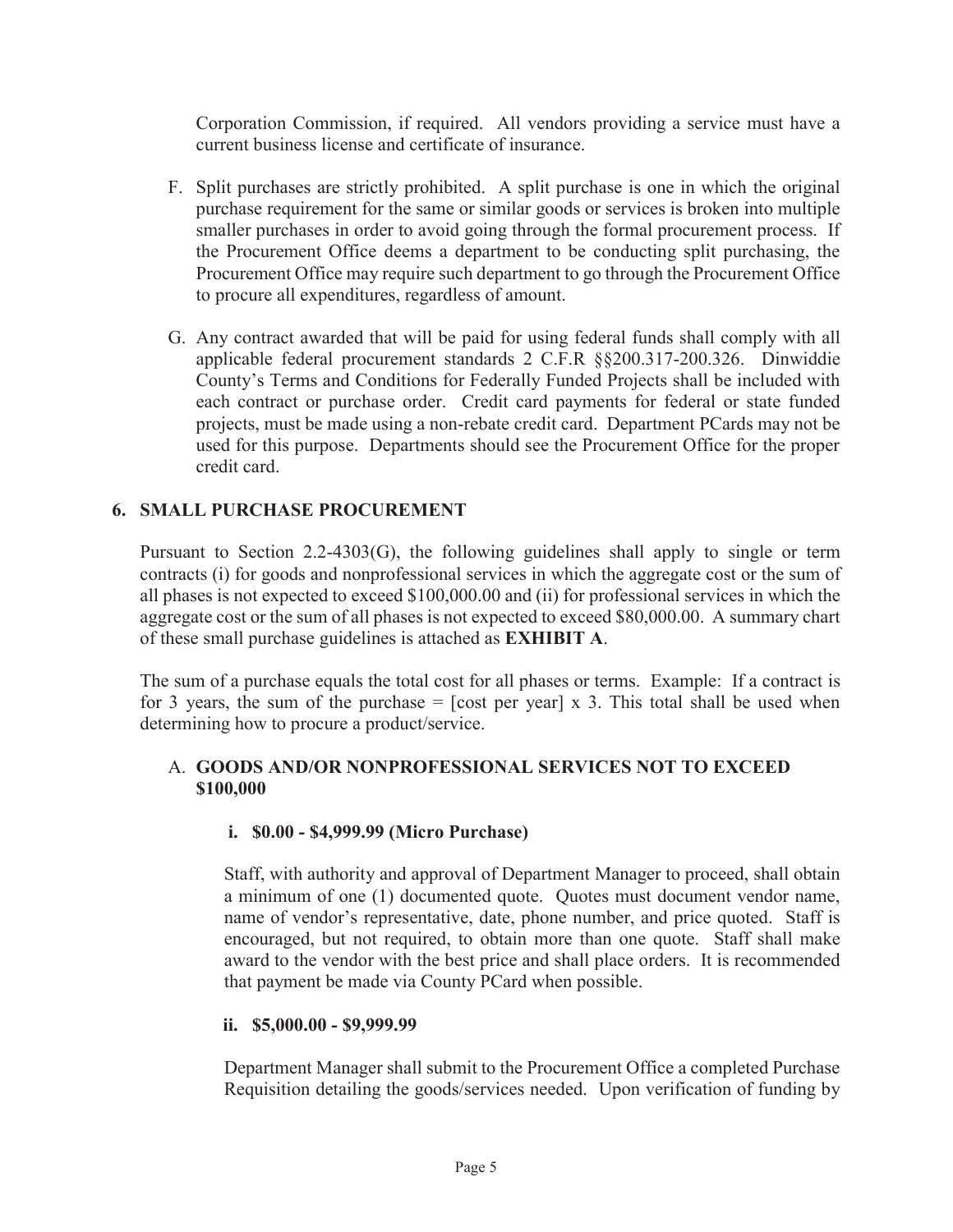the Deputy County Administrator of Finance and General Services, the Procurement Office shall solicit quotes/proposals from vendors by using the Request for Quotations, Request for Unsealed Proposals, or other written means. Quotes shall be solicited from a minimum of three (3) vendors. Once quotes are received, and references and certifications checked, the Procurement Office shall make award to the lowest responsive and responsible vendor, or best value and issue a Purchase Order.

#### **iii. \$10,000.00 - \$49,999.99**

Department Managers shall submit to the Procurement Office a completed Purchase Requisition detailing the goods/services needed. Upon verification of funding by the Deputy County Administrator of Finance and General Services, the Procurement Office shall solicit quotes/proposals from vendors by using the Request for Quotations, Request for Unsealed Proposals, or other written means. Quotes shall be solicited from a minimum of three (3) vendors. Once quotes are received, references and certifications checked, the Procurement Office shall make the award to the lowest responsive and responsible vendor or best value. The Procurement Officer shall prepare a Contract which shall be approved as to form by the County Attorney and signed by the vendor, the Department Manager, and County Administrator. The Procurement Officer shall also issue a Purchase Order. The Procurement Office shall provide a copy of the Contract to the Department Manager upon execution.

#### **iv. \$50,000.00 - \$99,999.99**

Same as (iv.) above, except the contract must be approved by the Dinwiddie County Board of Supervisors prior to execution.

#### B. **PROFESSIONAL SERVICES NOT TO EXCEED \$80,000**

#### **i. \$0.00-\$4,999.99**

Staff, with authority and approval of the Department Manager and the Procurement Office, shall obtain a minimum of one (1) documented proposal. Proposals must document vendor name, name of vendor's representative, date, phone number, detailed description of services to be provided and price. Staff are encouraged, but not required, to obtain more than one proposal. Once references, certifications and insurance are checked, the Procurement Office shall prepare a Purchase Order, incorporating the vendor's proposal and the County's Terms and Conditions. The Purchase Order shall be approved by the County Administrator.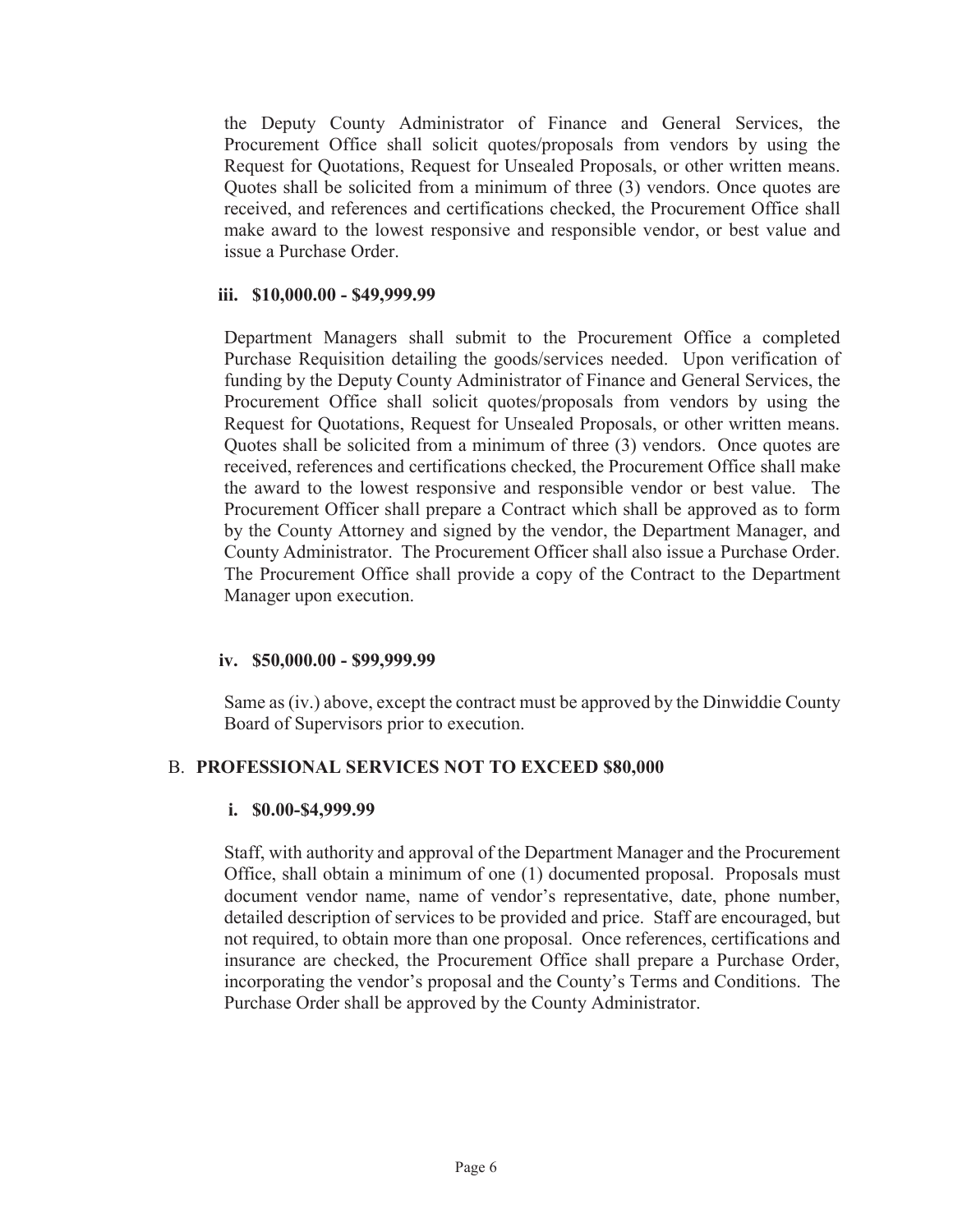#### **ii. \$5,000.00-\$79,999.99**

Department Managers shall submit to the Procurement Office a completed Purchase Requisition detailing the services needed. Upon verification of funding by the Deputy County Administrator of Finance and General Services, the Procurement Office shall prepare a Request for Unsealed Proposals (URFP) including the County's General Terms and Conditions. URFPs shall be posted on eVA and/or the County website and may be sent to local vendors that provide the service. Proposals shall be solicited from a minimum of three (3) vendors. Department Manager and Procurement Officer together shall evaluate all proposals based on criteria as set out in the URFP and then shall enter into negotiations with the offeror who, in their opinion, submitted the best proposal. Upon satisfactory negotiations, the County shall extend an offer of contract award. The Procurement Officer shall prepare a Contract which shall be approved as to form by the County Attorney and signed by the vendor, the Department Manager, and the County Administrator. The Procurement Officer shall also issue a Purchase Order. Contracts of \$50,000 and over must be approved by the Dinwiddie County Board of Supervisors prior to execution.

#### **7. LARGE PURCHASE PROCUREMENT**

#### A. **GOODS AND/OR NONPROFESSIONAL SERVICES WHERE THE SUM OF ALL PHASES/CONTRACT PERIODS IS EXPECTED TO EXCEED \$100,000**

#### **i. Competitive Sealed Bidding: Invitation For Bids ("IFB")**

Department Managers shall submit to the Procurement Office a completed Purchase Requisition detailing the goods/services needed. The Procurement Office shall use the information to prepare the Invitation for Bids (IFB), which shall set out the specifications and contractual terms and conditions applicable to the procurement. The IFB shall be approved by the County Attorney prior to issuance. Sealed bids shall be due to the County at a specified date and time.

After the deadline for receipt of bids, the Procurement Office shall review all bids, shall determine the lowest responsive and responsible bidder(s), and shall recommend to the Board of Supervisors that one or more contracts be awarded to such bidder(s). The contract(s) must be approved by both the Board of Supervisors and the County Attorney and signed by the vendor, the Department Manager and the County Administrator. The Procurement Officer shall issue a Purchase Order.

Multiple contracts may be awarded only when provided for in the IFB*.* 

#### **ii. Competitive Negotiation: Request For Proposals ("RFP")**

If competitive sealed bidding for goods and/or nonprofessional services is either not practicable or not fiscally advantageous to the public, the Department Manager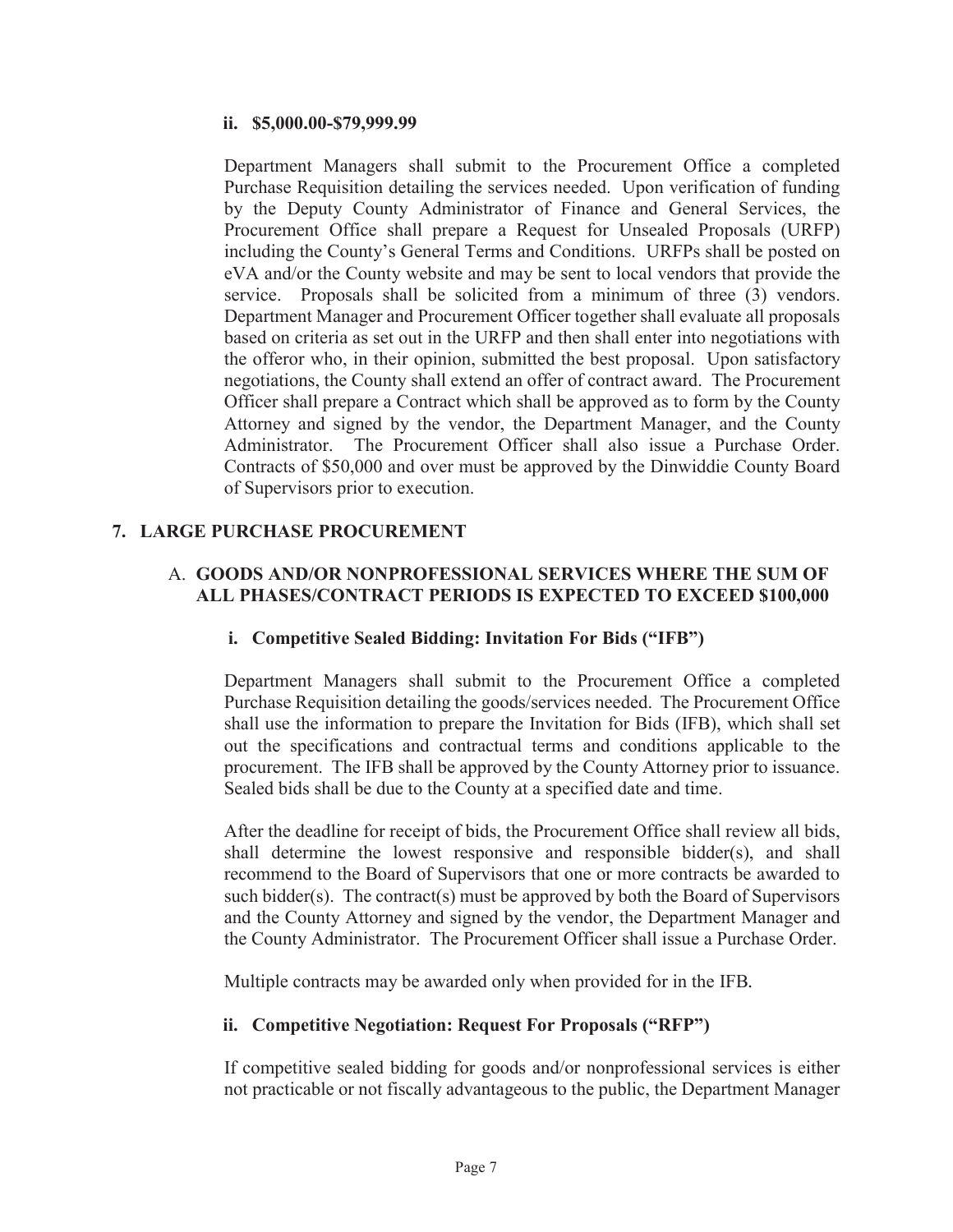may request that the Procurement Office permit competitive negotiation for the procurement. See 7.B. below for the competitive negotiation process, with one difference: when using competitive negotiation for goods and/or nonprofessional services, the pricing/cost of services may be requested in the RFP. Pricing/cost of services may be a criterion on which the decision shall be based, but it need not be the sole or primary basis for the decision.

#### B. **PROFESSIONAL SERVICES WHERE THE SUM OF ALL PHASES/CONTRACT PERIODS IS EXPECTED TO EXCEED \$80,000 COMPETITIVE NEGOTIATION: REQUEST FOR PROPOSALS**

Department Managers shall submit to the Procurement Office a completed Purchase Requisition detailing the services needed. Department Managers shall work with the Procurement Office to provide any specification or other information necessary. The Procurement Office shall use the information to prepare Request for Proposals (RFP), which shall set out the specifications, contractual terms and conditions, and criteria used to evaluate proposals. The RFP shall be approved by the County Attorney prior to issuance. Sealed proposals shall be due to the County at a specified date and time.

After the deadline for receipt of proposals, a committee shall evaluate all proposals based on the criteria set out in the RFP and shall determine which offeror, in their opinion, submitted the best proposal. Then, the committee shall enter into negotiations with such offeror. Non-binding estimates of total project costs (including man-hours) and/or price for services may be discussed beginning with the "negotiation stage". Upon satisfactory negotiations with the offeror, the committee shall recommend to the Board of Supervisors that a contract be awarded to the offeror. The contract must be approved by the Board of Supervisors and the County Attorney and signed by the Offeror, the Department Manager, and the County Administrator. The Procurement Officer shall issue a Purchase Order.

#### **8. ARCHITECTURAL & ENGINEERING SERVICES**

Dinwiddie County may procure annual term contracts with multiple architectural & engineering firms using the RFP procedures set out in 7.B. above. During the contract term, projects should be distributed among the selected contractors according to demonstrated areas of experience and expertise, time for deliverables, and familiarity with like projects. All projects shall have a written task order, issued by the Procurement Office, which clearly outlines the scope of work to include projected timeline and cost, using fair and reasonable prices, as negotiated. The fee for any single project shall not exceed \$150,000. The sum of all projects performed in one contract term (one year) shall not exceed \$750,000.

#### **No funds shall be expended on any architectural and engineering services related to a specific capital project without prior approval by the Board of Supervisors**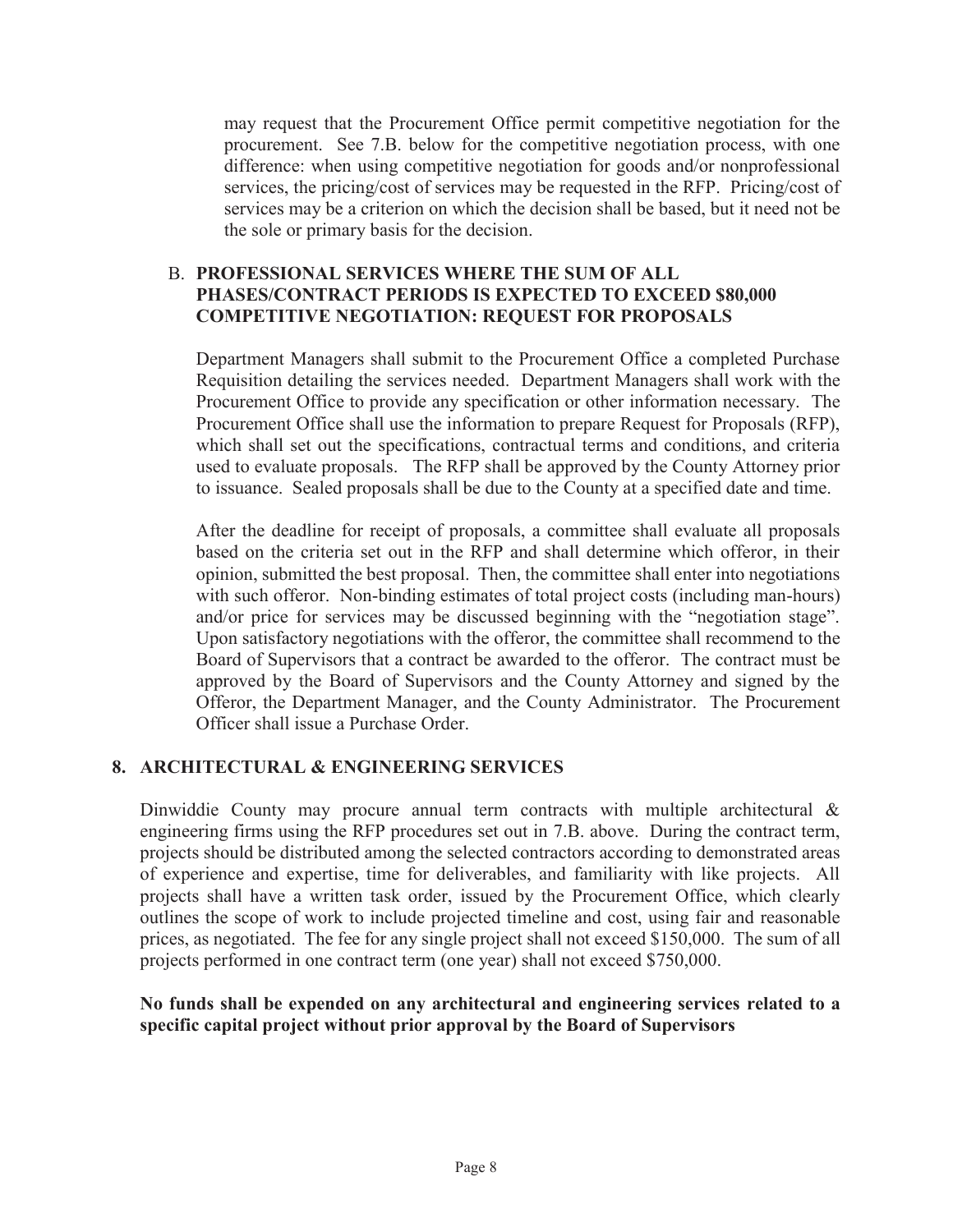#### **9. INFORMATION TECHNOLOGY PROCUREMENT**

All Purchase Requisitions and applicable specifications for information technology equipment and services, including but not limited to computers, printers, telephones, mobile devices, hardware and software, must first be reviewed by the County's Director of Information Technology.

#### **10. CONTRACTS AND APPROVALS**

A Purchase Order shall be issued for all purchases over \$5,000 by the Procurement Office. Other departments are not permitted to issue Purchase Orders. Any procurement for goods or services costing \$10,000 or more shall require a written contract. All written contracts require approval and signature by the Department Manager, County Attorney and County Administrator. Any procurement for goods or services costing \$50,000 or more shall also require approval by the Dinwiddie County Board of Supervisors prior to execution. When a contract requires Board approval, the Department Manager must prepare an explanatory memo for the Board meeting. Only the County Administrator has final authorization to sign any contracts, quotes or agreements regardless of amount.

Any contract amendments or change orders shall be reviewed by the Procurement Office and approved by the County Administrator and County Attorney prior to incurring additional expenses and/or completing work. No fixed-price contract may be increased by more than twenty-five percent (25%) or \$50,000, whichever is greater, without advance approval of the Dinwiddie County Board of Supervisors.

#### **11. RECEIPT OF GOODS/SERVICES AND PAYMENT OF INVOICES**

Upon execution of a Contract or Purchase Order, the Department Manager or his/her designee shall oversee the product receipt or service completion.

Upon receipt of goods/services, department shall verify that all goods/services were received and in good condition. Anything missing, damaged, incomplete or not satisfactory to the Contract shall be reported to the Vendor immediately.

The Department Manager shall review invoices; sign off once item(s) is/are received in satisfactory condition; and submit invoices to Accounts Payable for payment. Accounts Payable shall pay vendors following submittal by Department Manager of approved invoice. It is recommended that purchases under \$5,000 be paid by County PCard when possible.

All invoices shall be sent from the vendor to Accounts Payable, PO Drawer 70, Dinwiddie, VA 23841 or emailed to accounting@dinwiddieva.us. Invoices shall not be sent directly to the departments or solely emailed to the department contact.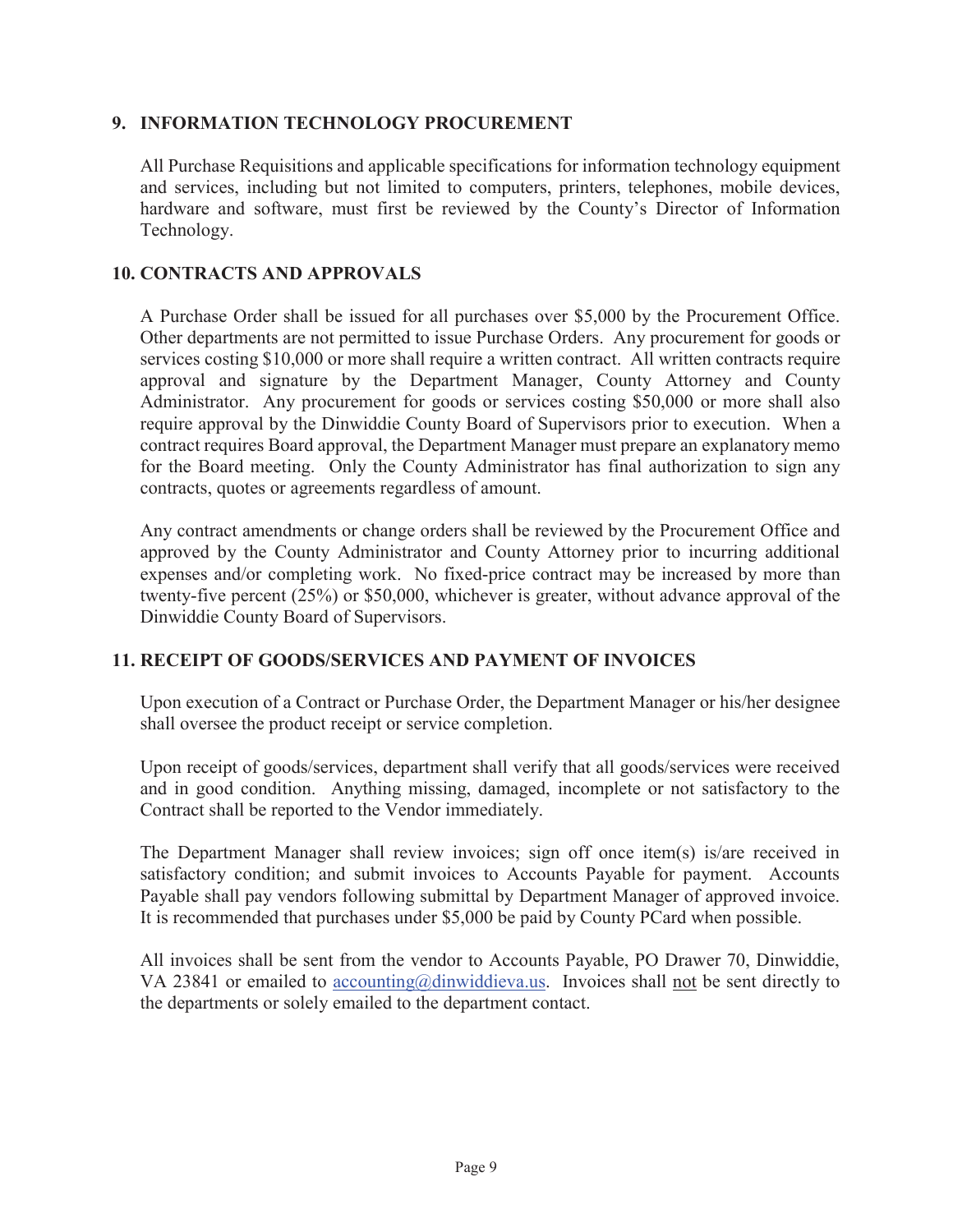#### **12. DEBARMENT (SECTION 2.2-4321)**

The Dinwiddie County Board of Supervisors through its designee, the County Administrator, may debar contractors from contracting for particular types of goods, services, insurance or construction. A debarred contractor may not enter into negotiations to contract with the County or make an offer, proposal or bid in response to a Request for Proposals, an Invitation to Bid or any other form of solicitation by the County, for supplies, services, insurance or construction. Debarment of a contractor applies to any successor company formed with the same resources, owners or stockholders as the debarred entity.

Grounds for debarment include:

- A. Conviction for commission of a criminal offense as an incident to obtaining or attempting to obtain a public or private contract or subcontract, or in the performance of such contract or subcontract.
- B. Conviction under state and federal statutes of embezzlement, theft, forgery, bribery, falsification or destruction of records, receiving stolen property or any other offense indicating a lack of business integrity or business honesty which currently, seriously, and directly affects responsibility as a county contractor.
- C. Conviction under state or federal antitrust statutes arising out of the submission of bids or proposals.
- D. Violation of contract provisions, as set forth below, of a character which is regarded by the board of supervisors to be so serious as to justify debarment action:
	- i. Deliberate failure, without good cause, to perform in accordance with the specifications or within the time limit provided in the contract; or
	- ii. A recent record of failure to perform or of unsatisfactory performance in accordance with the terms of one or more contracts; provided that failure to perform or unsatisfactory performance caused by acts beyond the control of the contractor shall not be considered to be a basis for debarment.
- E. Any other cause the County Administrator determines to be as serious and compelling as to affect responsibility as a contractor, including debarment by another governmental entity for any cause and violation of the ethical standards set forth in this chapter.

The Procurement Office shall establish procedures for the prompt reporting, investigation and referral of matters appropriate for consideration.

The steps in the debarment process are as follows:

- A. Once the County Administrator or his designee becomes aware of information that a contractor should be debarred, he or his designee shall review the information with the Procurement Office and shall determine the minimum debarment period. The minimum debarment period shall be commensurate with the seriousness of the cause.
- B. The County shall inform the contractor of the debarment by letter signed by the County Administrator and/or designee, sent certified mail, return receipt required, stating the reasoning for debarment and the minimum length of time that the contractor shall be debarred.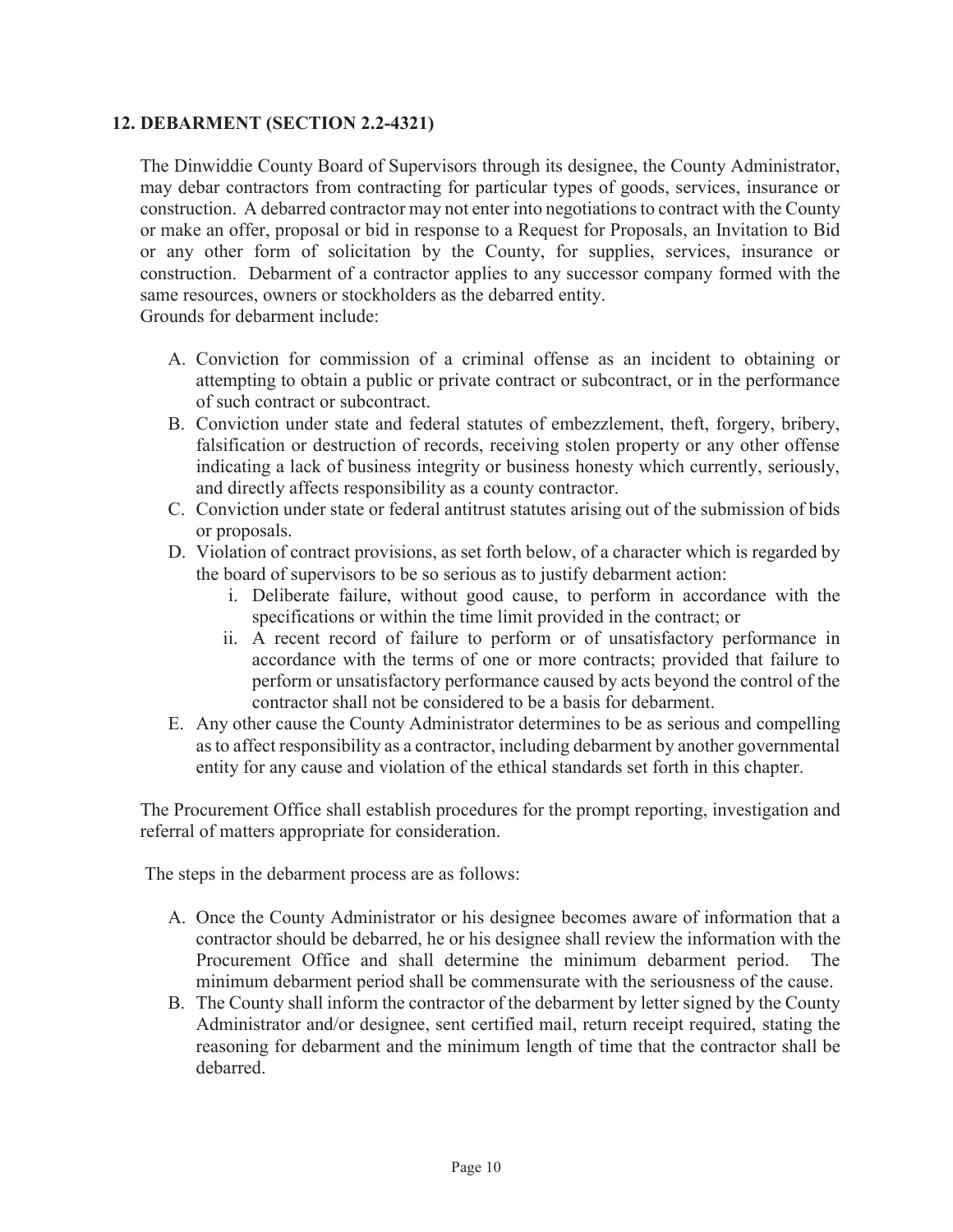- C. The contractor shall have five (5) business days following receipt of the written letter in which to request a meeting with the County at which he/she shall be allowed to present written or oral evidence as to why the debarment should not occur.
- D. Upon the expiration of time for appeal, or upon the affirmation of the debarment penalty, as applicable, the County shall cause the contractor's name to be placed on the debarment list maintained in the Procurement Office.
- E. After a contractor's minimum debarment period expires, the contractor may request in writing to the County Administrator that the contractor wishes to have his name removed from the debarment list and to be reinstated as eligible to conduct business with the County. The contractor may include information supporting his reinstatement request.
- F. The County Administrator or designee shall review the debarred contractor's written request and shall notify the debarred contractor of his decision concerning reinstatement within ten (10) business days of receipt of said request.

### **13. PREQUALIFICATION (SECTION 2.2-4317)**

Dinwiddie County may utilize prequalification procedures as set forth in the VPPA, Section 2.2-4317.

### **14. DESIGN/BUILD AND/OR CONSTRUCTION MANAGEMENT (CHAPTER 43.1)**

Dinwiddie County may enter into design-build or construction management contracts as set forth in Chapter 43.1 of the Code of Virginia.

#### **15. EMERGENCY PROCUREMENT PROCEDURES (SECTION 2.2-4303(F))**

Emergency procurement may be used to procure goods and services without the use of competitive sealed bidding or competitive negotiations. Emergency procurement may be used only in cases of emergency affecting public health, safety or welfare.

Term contracts for emergency goods and services shall be procured and kept up-to-date. It is recommended that all annual maintenance contracts contain emergency rates and clauses in them. The County shall make best efforts to use all available term, local, and cooperative contracts before using emergency procurement.

When procurement is necessary for immediate life and safety of a human being or recovery needs and when the Procurement Policy cannot be reasonably followed, after advising the Procurement Office, the Department Manager shall use the Emergency Procurement Determination Form to provide a written determination of the basis for the emergency and for the selection of the particular contractor. This written determination shall be included in the purchasing file. In addition, on the day that the contract award decision is announced (or as soon thereafter as practicable) a public notice shall be posted on the County website and/or on eVA stating that the contract is being awarded on an emergency basis, identifying that which is being procured, identifying the contractor selected, and the date on which the contract was (is being) awarded. When practicable under the circumstances, such procurement shall provide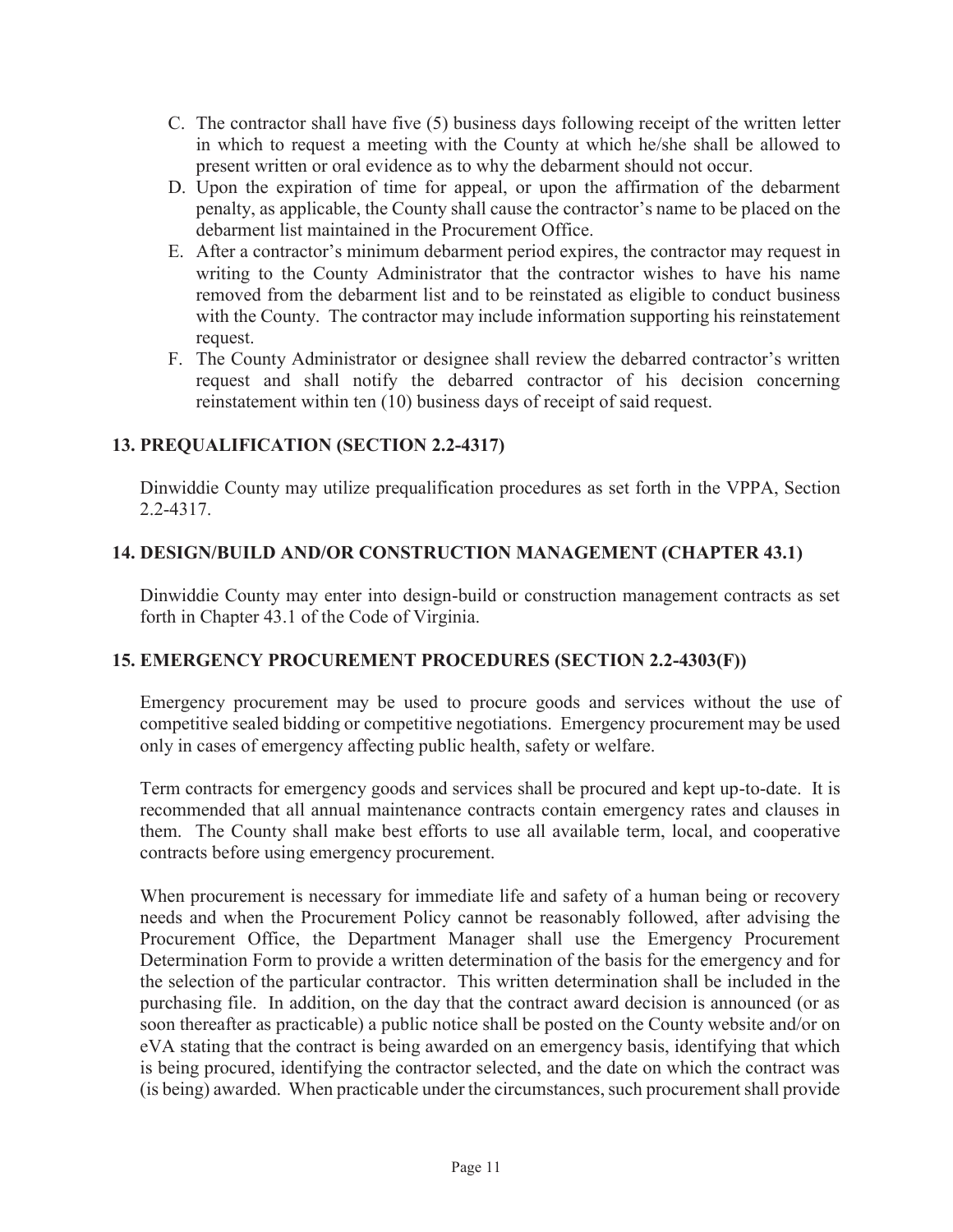for competition and follow applicable procedures set forth in Sections 6 and 7. A purchase that may be eligible for reimbursement by FEMA or other federal funds, shall follow Section 5.G.

To the extent possible, equipment needed for emergency purposes shall be rented only, not purchased. The Federal Emergency Management Agency ("FEMA") and other disaster recovery agencies may not reimburse the purchase of equipment.

Refer to the County's Emergency Operations Plan, Code of Virginia §44-146.18:1, the Virginia Department of Emergency Management website at www.vdem.virginia.gov, and FEMA's website at www.fema.com for additional information.

### **16. SOLE SOURCE PROCUREMENT (SECTION 2.2-4303(E))**

In cases where only one source (vendor) is practically available to provide the goods or services being procured, sole source procurement may be used. In sole source procurement, a contract may be negotiated and awarded to the sole source provider without competition.

When sole source procurement is necessary due to a lack of availability of alternate sources for a good or service, the Department Manager shall advise the Procurement Office of the need for sole source procurement and shall document the reasons sole source procurement is necessary on the Sole Source Provider Determination Form. Reasonable efforts should be made to obtain other quotes on substantially similar good or services prior to making a determination. The Sole Source Provider Determination Form shall be included in the purchasing file. A public notice shall be posted on the County website and/or on eVA stating that the contract is being awarded to a sole source provider, identifying the goods and/or services procured, identifying the contractor selected, and stating the date on which the contract is or was awarded on the day that the contract award decision is announced (or as soon thereafter as practicable). Upon award, the contract shall be processed per Section 10.

#### **17. COOPERATIVE PROCUREMENT (SECTION 2.2-4304)**

Dinwiddie County may participate in, sponsor, conduct or administer a cooperative procurement agreement on behalf of or in conjunction with one or more public entities provided that such cooperative procurement complies with the VPPA. Department Managers shall submit to the Procurement Office a completed Purchase Requisition detailing the goods/services needed, noting their request for use of cooperative procurement, and include the Cooperative Procurement Checklist and all attachments to the Procurement Office for review. Contracts shall be processed per Section 10.

#### **18. PUBLIC, ONLINE AND REVERSE AUCTIONING (SECTION 2.2-4303 (H), (I))**

Dinwiddie County may utilize public, online and/or reverse auctioning provided that such procurement complies with the VPPA. Department Managers' requests to use public, online and/or reverse auctioning shall be handled by the Procurement Office on an individual basis.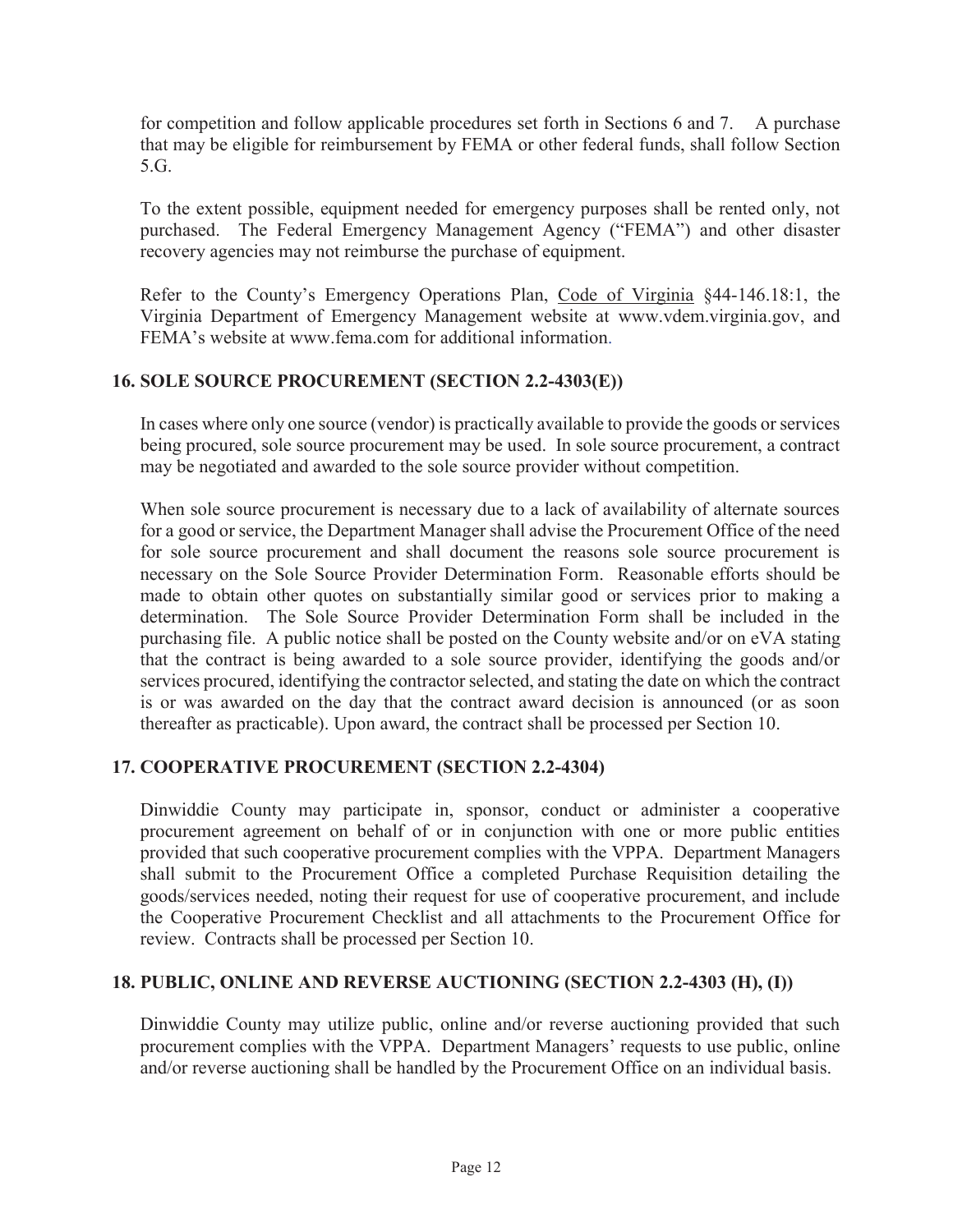#### **19. SMALL BUSINESSES AND BUSINESSES OWNED BY WOMEN AND MINORITIES (SWAM) AND DISABLED VETERANS (SECTION 2.2-4310)**

Dinwiddie County shall not discriminate against any bidder or offeror because of race, religion, color, sex, national origin, age, disability, or any other basis prohibited by state law relating to discrimination in employment. In order to facilitate the participation of small businesses and businesses owned by women and minorities and disabled veterans in procurement transactions, Dinwiddie County either shall include businesses selected from a list made available by the Department of Small Business and Supplier Diversity (http://www.dsbsd.virginia.gov) whenever solicitations are made and/or post the solicitation on the Commonwealth of Virginia's electronic procurement website (eVA) at http://www.eva.virginia.gov.

#### **20. ETHICS IN PUBLIC CONTRACTING (SECTIONS 2.2-4367 THROUGH -4377)**

The provisions of Sections 2.2-4367 through -4377, relating to ethics in public procurement, shall apply to all Dinwiddie County procurement.

#### **21. EXEMPTIONS FROM COMPETITIVE REQUIREMENTS**

Dinwiddie County has determined that competition normally is either not practicable or available for purchases of the following goods and services; however at least one quote must be obtained and documented.

- a. Entertainment Services (such as bands, clowns, and amusements, etc.) provided for the Dinwiddie County Fair, not to exceed \$10,000.
- b. Exhibition Rental Fees for exhibitions of historical artifacts or original works of art. (The rental fee may include charges other than the rental of the exhibition, such as transportation costs.)
- c. Training to include on and off-site training fees
- d. Dues, Subscriptions and Memberships
- e. Utility Charges
- f. Athletic Officials/Referees: Umpires, referees, and other sports officials to officiate competitive athletic and sporting events sponsored by Dinwiddie County Parks & Recreation. The services include observing the play, detecting infractions of rules, and imposing penalties established by the rules and regulations of the various sports.
- g. Legal Services
- h. Used and Refurbished Equipment Used equipment, which has been previously owned and used or factory rebuilt, offered for sale "where is, as is" may be negotiated by the County. Complete information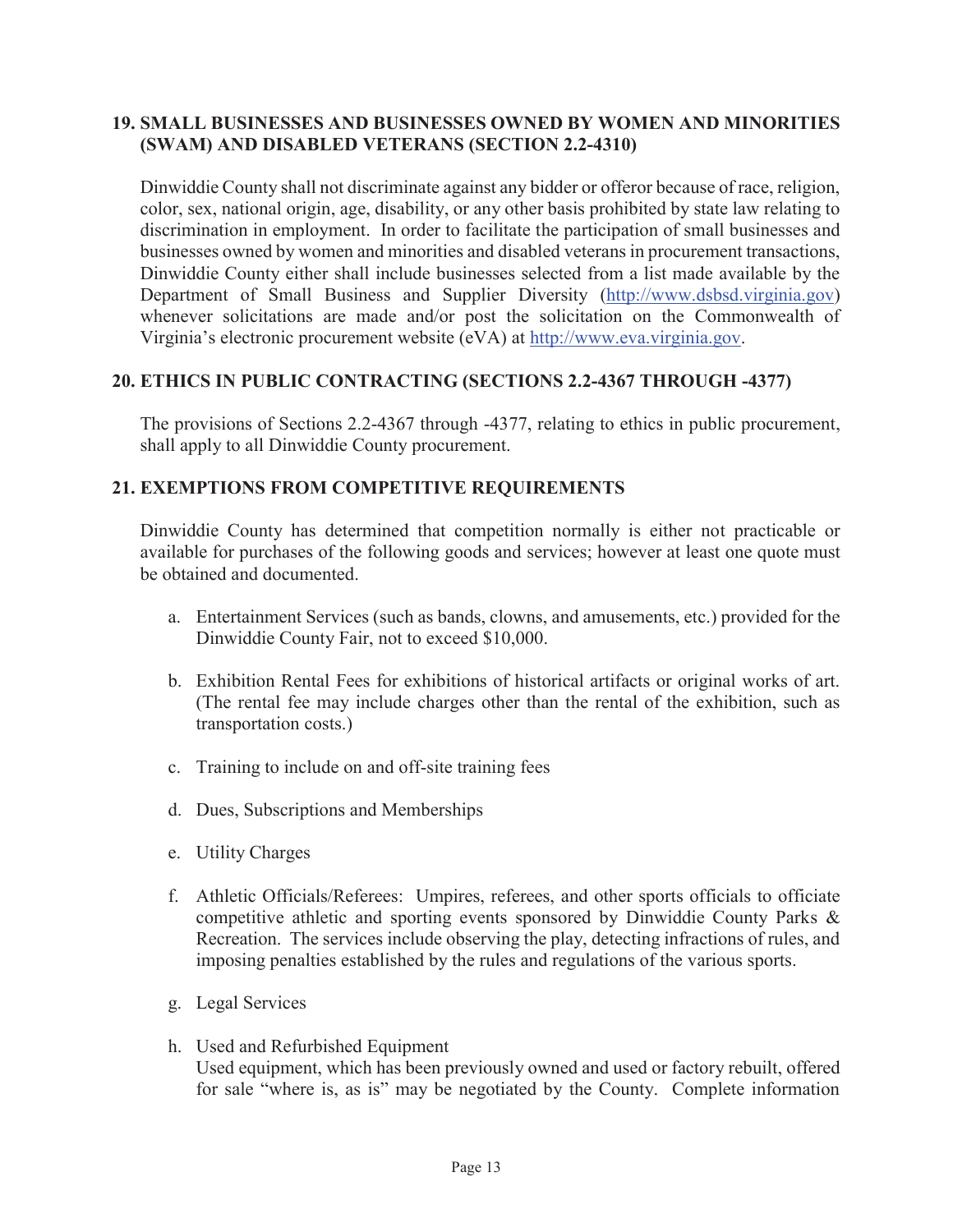describing the item must be provided to the Procurement Office along with the price being offered by the seller in writing. Prior to preparation of any contract or purchase order, the Procurement Office must obtain a written statement from a person who is technically knowledgeable of the type of equipment to be purchased, normally the end user, verifying the condition of the equipment, its future usefulness, and that its purchase would be in the best interest of the County.

Upon a determination in writing that that price is fair and reasonable for used equipment meeting the County's needs, a contract may be noncompetitively negotiated and awarded up to \$100,000. Any purchase over \$50,000 must be approved by the Dinwiddie County Board of Supervisors prior to execution.

i. Perpetual Software and Hardware Maintenance

Competitively purchased software and hardware that requires annual maintenance and support including upgrades to keep the product current, is considered both proprietary and perpetual, as maintenance cannot be provided by anyone other than the source code or current holder. For that reason, maintenance does not require the same competitive justification as other purchases so long as the original purchase is competitive and the same company provides the maintenance, until the product is no longer utilized. Using departments must verify that the price is fair and reasonable and that the product is still available through the current provider with each purchase.